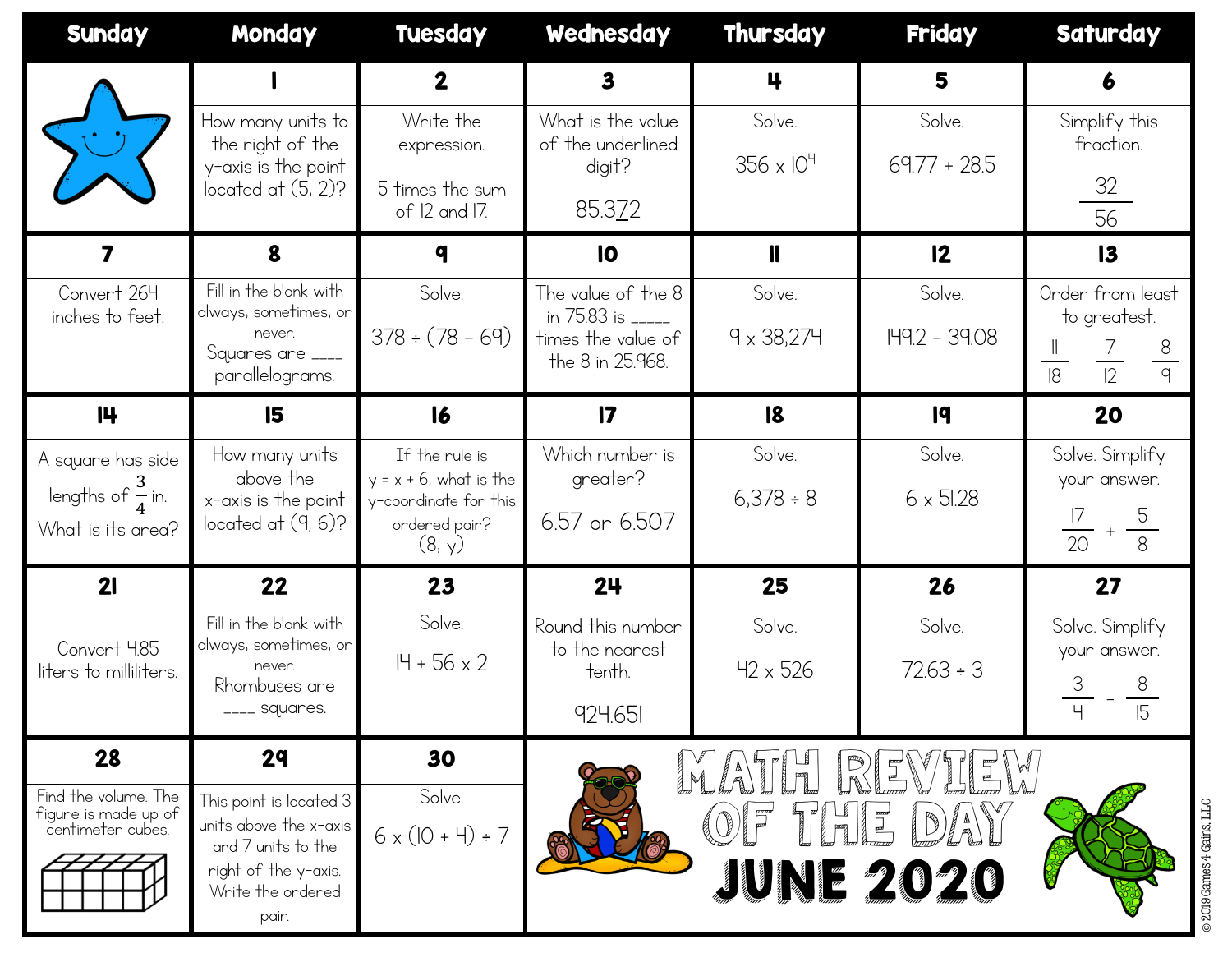| <b>Sunday</b>                                                                                           | Monday                                                                                                         | Tuesday                                                                                                    | Wednesday                                                                      | <b>Thursday</b>                                | <b>Friday</b>                                   | <b>Saturday</b>                                                                                 |
|---------------------------------------------------------------------------------------------------------|----------------------------------------------------------------------------------------------------------------|------------------------------------------------------------------------------------------------------------|--------------------------------------------------------------------------------|------------------------------------------------|-------------------------------------------------|-------------------------------------------------------------------------------------------------|
| MATITI                                                                                                  | REV<br>OF THE DAY<br>JULY 2020                                                                                 |                                                                                                            | Write this number<br>in standard form.<br>$300 + 80 + 0.9 +$<br>$0.06 + 0.001$ | $\mathbf{2}$<br>Solve.<br>$65,000 \div 10^{2}$ | $\mathbf{3}$<br>Solve.<br>$5.98 + 328.62$       | 4<br>Fill in the blank with<br>$\leq, >,$ or =.<br>$rac{3}{4} \times \frac{2}{5} - \frac{2}{5}$ |
| 5<br>Convert 5.75                                                                                       |                                                                                                                |                                                                                                            | 8<br>Write this number                                                         | $\boldsymbol{q}$<br>Solve.                     | $\overline{10}$<br>Solve.                       |                                                                                                 |
| hours to minutes.                                                                                       | How many sets of<br>parallel sides do all<br>parallelograms<br>have?                                           | Write the rule. $y = ?$<br>$\pmb{\mathsf{x}}$<br>V.<br>8<br>$\overline{2}$<br>16<br>$\overline{4}$<br>32   | in word form.<br>12.094                                                        | $979 \div 24$                                  | $600 - 147.83$                                  | Solve. Simplify<br>your answer.<br>$rac{3}{5} \times \frac{4}{9}$                               |
| 12                                                                                                      | $\overline{3}$                                                                                                 | 14                                                                                                         | 15                                                                             | $\overline{6}$                                 | $\overline{17}$                                 | 8                                                                                               |
| Find the area of a<br>rectangle with a<br>length of $\frac{3}{10}$ m and a<br>width of $\frac{4}{5}$ m. | A triangle has angle<br>measurements of<br>15°, 66°, and 92°.<br>Classify this triangle<br>by angles.          | Write the expression.<br>The product of 15<br>and 3, subtracted<br>from 50.                                | Round this number<br>to the nearest<br>hundredth.<br>425.073                   | Solve.<br>70 x 431                             | Solve.<br>$48 \times 9.17$                      | Solve. Simplify<br>your answer.                                                                 |
| 19                                                                                                      | 20                                                                                                             | 21                                                                                                         | 22                                                                             | 23                                             | 24                                              | 25                                                                                              |
| Convert 7,400<br>meters to<br>kilometers.                                                               | Locate the point.<br>$0 \t 1 \t 2 \t 3 \t 4 \t 5$                                                              | What is the value of y<br>when $x = 60$ ?<br>25<br>30 35<br>$\times$ 20<br>16<br>21<br>Y.<br>$\circ$<br>Ш. | Order from least<br>to greatest.<br>9.612, 9.7,<br>9.62, 9.216                 | Solve.<br>$5,293 \div 83$                      | Solve.<br>$19.2 \div 16$                        | Solve. Simplify<br>your answer.<br>$2\frac{3}{8}$ + 3 $\frac{1}{6}$                             |
| 26                                                                                                      | 27                                                                                                             | 28                                                                                                         | 29                                                                             | 30                                             | 3 <sub>l</sub>                                  |                                                                                                 |
| What is the volume<br>of a cube with<br>side lengths that<br>measure 8 cm?                              | I have 4 sides and 4<br>right angles. My<br>dimensions are 17 cm<br>by 9 cm. What is my<br>most specific name? | Solve.<br>$9 \times 8 + 12 \div 4$                                                                         | Solve.<br>$5.38 \times 10^{3}$                                                 | Solve.<br>$109 \times 358$                     | Solve for the<br>unknown.<br>$? + 34.7 = 98.24$ | © 2019 Games 4 Gains, LLC                                                                       |